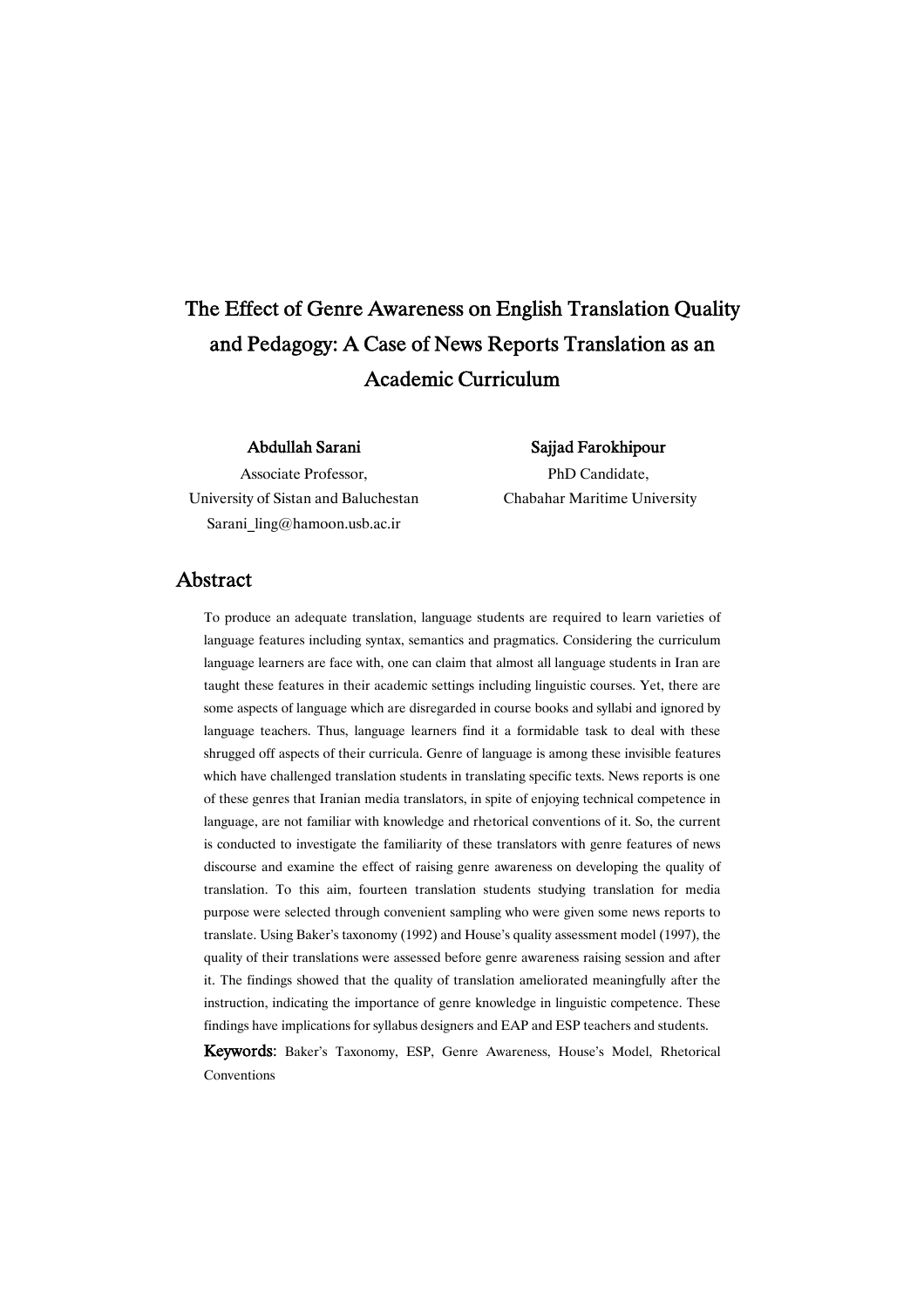# 1.Introduction

In the world of teaching and doing translation, particularly in translating specific texts, some problems may arise which are related to linguistic incompetence or other translation issues such as selecting choices for sources text which do not have equal value in the target language. However, there are some problems associated with factors beyond limit of syntactic, semantic and pragmatic features. According to Unger (2001), rhetoric features of text or discourse and genre of discourse are problematic areas which may cause a mismatch in translation because genre information of the target translation does not fine-tune rhetorical expectations of source language in terms of relevance and discourse-level information. Venuti (2000) argued that recognition of genre related features and genre information are crucial for translators and readers of translation because every single genre raises specific and strong expectations. Thus, when translators or readers can not realize these genre-related expectations, they cannot translate or comprehend adequately.

Although some of the scholars in the field of translation see a weaker role for genre in texts comprehension and understanding source text for translation, in some famous theories of translation, such as relevance theory of translation and cognition-based models of translation, the role of genre is emphasized more substantially. In addition, familiarity with post-pragmatic features of discourse such as rhetorical conventions, at least, helps translators to adopt a more adequate strategy in translation which satisfies relevance expectations of the source text to a greater extent (Unger, 2001, p.36).

Besides, Backtin (1986) stated that for learning a language it is not enough to master linguistic competence and lexical and grammatical resources, but the way ideas are organized through these resources to realize a specific idea is of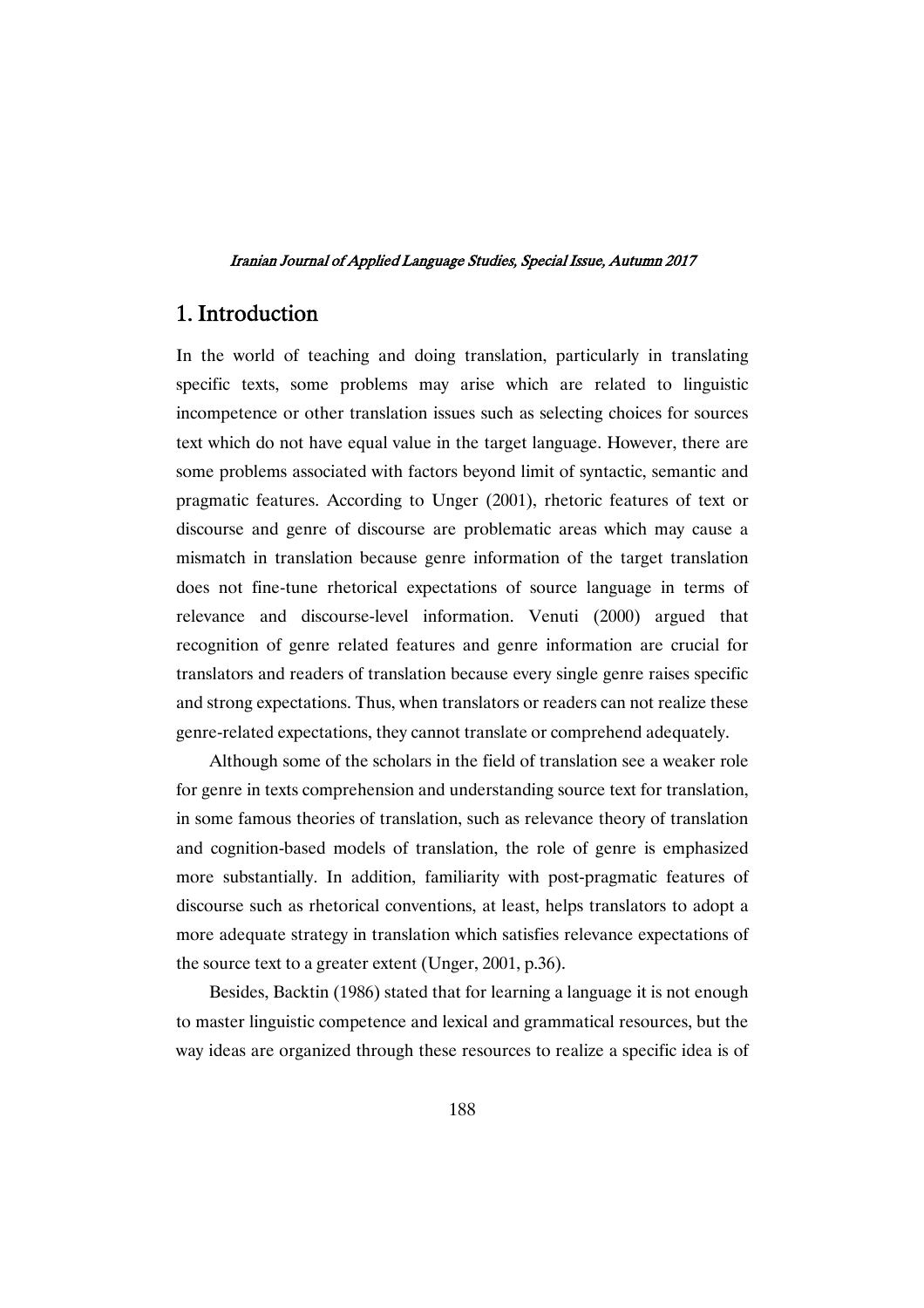equal importance. More specifically, according to Safaei-Qalati (2007), Bakhtin believes that what makes genre and organizes a text is the inter-textual 'voices' echoed in it and therefore, being aware of a particular genre is the effect of being familiar with these limitless echoed voices and inter-textual relations.

Later, Swales (1990) coined the term genre to name this interrelatedness of linguistic competence and organization of ideas, the rhetorical frameworks that sustain the multiple forms of specialized disciplinary practices. Considering this importance, a new line of research came on the scene to find a solution to problems associated with rhetorical patterns of discourse which was called genre analysis aiming at raising students' awareness of how producers of professional genres resort to certain linguistic conventions, how they share both conceptual and contextual background knowledge with their readers that facilitates the encoding/decoding of information, and how writers project their social identities in the text either explicitly or implicitly (Pltridge, 2000; Swales, 2004 ).

This line of research has touched the world of language teaching especially in English for Specific Purpose (ESP) and English for Academic Purpose (EAP) courses, in the world of translation, however, finding application of genre analysis is relegated of a secondary position in most teaching and learning contexts. Flying in the face of such routines, many researchers have considered the role and importance of genre in teaching translation for a variety of reasons (Bell, 1991; Duff, 1989; Hatim & Mason, 1997). One reason is that translation is a task in which language learners are required to establish a connection between their first and their second languages which, in turn, involves establishing contrasts and similarities between the two languages and their corresponding lexico-grammatical patterns. Further, translation is a real-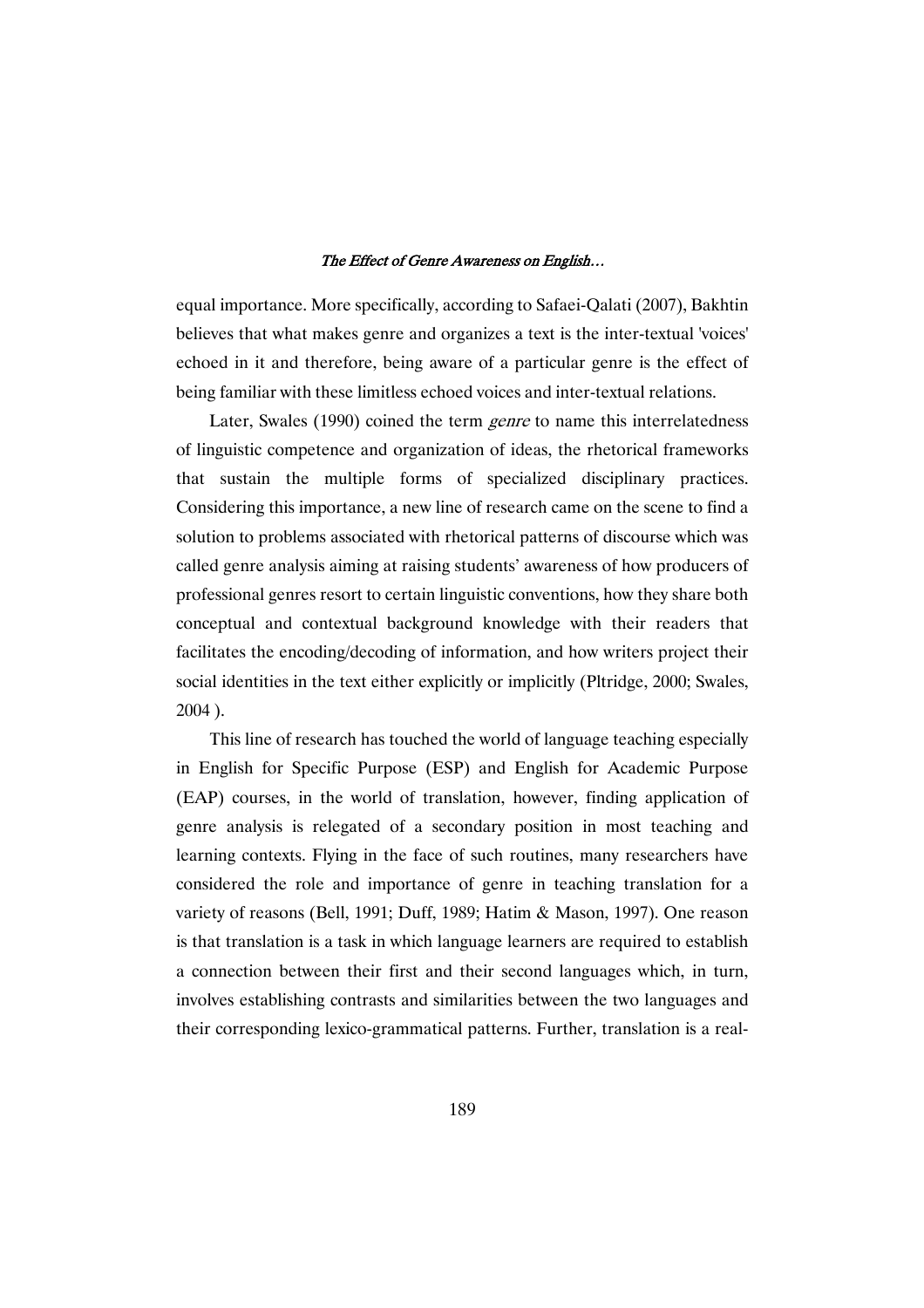life task and necessity of many professional settings in which a typology of real genres illustrates particular aspects of language usage.

Here, genre refers to abstract, socially recognized ways of using language. It is based on the idea that members of a community usually have little difficulty in recognizing similarities in the texts they use frequently and are able to draw on their repeated experiences with such texts to read, understand and write relatively easy. From language teaching perspective, it is useful to think of a genre as consisting of a series of moves and steps that realize a certain communicative purpose (Swales, 1981, 1990). A move can be thought of as part of a text, written or spoken, which achieves a particular purpose within the text. The move contributes in some way to fulfilling the overall purpose of the genre. However, in systemic functional linguistics the term *genre* refers to language use as a staged, purposeful activity that integrates Field, Tenor and Mode choices in a predictable way and in doing so, it performs certain social goals (Halliday & Martin, 1993).

Therefore, the report, as discussed here, is a genre that enables speaker/writers to organize facts and information about things or events. Taking the aforesaid issues into account and considering the inevitable importance of genre knowledge in translation, the current research is an attempt to answer the following questions:

- 1. Are Iranian students of news translation familiar with rhetorical conventions of their own genre?
- 2. Does raising awareness on genre of news affect performance of these students in translation tasks?

To answer these questions, a mixed method design is employed by researchers.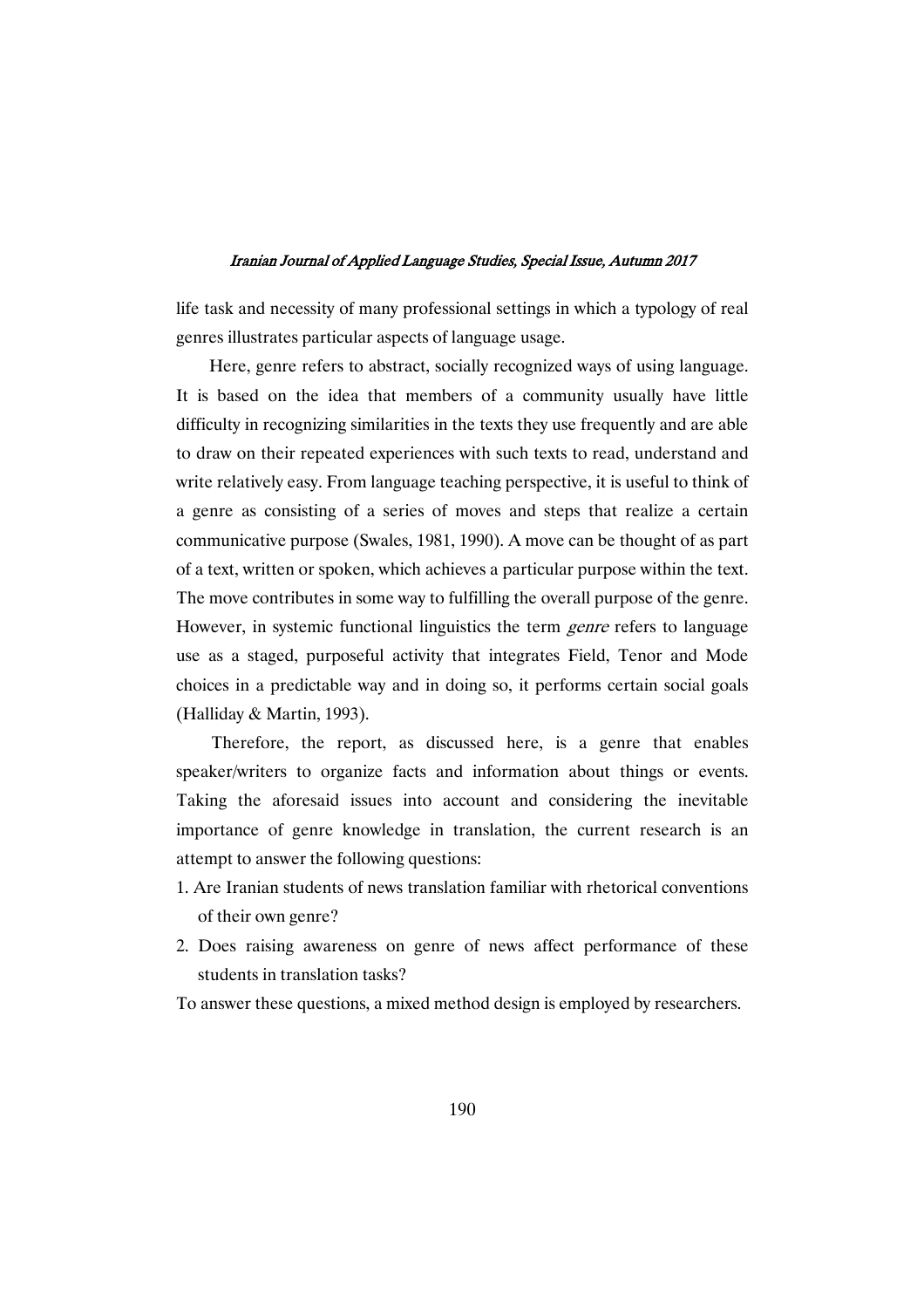# 2. Literature Review

The history of genre pedagogy, as it was also touched above, has its roots in the mismatch and the inequality between students learning and performance, with respect to their participation in the language learning activities of their educational setting, including both classroom learning and individual learning, and their performance in the professional setting for which they have learned language (Rose and Martin, 2012). That is why Hyland (2007) argued that concentrating on subject-specific genres is a critical practice which integrates language learning with curriculum content in terms of developing academic language and it prepares language learners to perform well in their professional settings.

A professional setting which has gained interest in the country in recent years is media genre and translation of media discourse (Khodabande, 2007). For the same reason many faculties and educational settings are established to meet the developing needs of media writers and translators. Due to the fact that any inaccurate translation might have disastrous consequences, a critical question which instructors and students of these educational settings are faced with is how the quality and accuracy of translation of media texts are assessed. Considering the fact that in these faculties and educational settings translation is taught for a specific purpose, the current research is an attempt to investigate the effect of familiarity with media genre on quality of translation for academic purpose in the faculty of media studies in Iran. To this aim, in this section a brief review of old and current approaches in translation quality assessment along with a brief description of some empirical studies are presented.

The earliest approaches to assessing the quality of translation were mostly dealing with quality in a theoretical sense. Many of the established theoretical models, such as Nida's formal and dynamic equivalence (1964) were based on a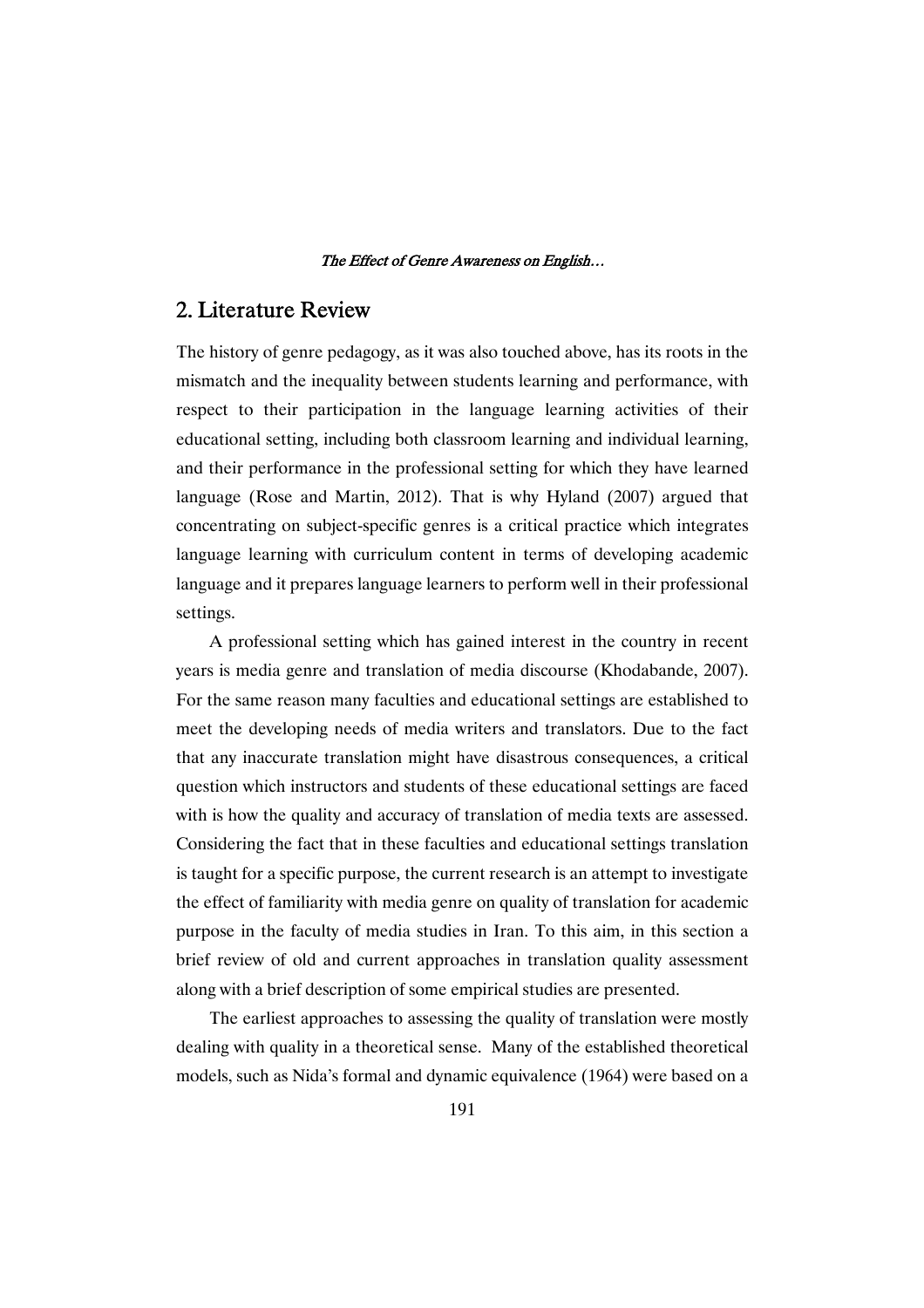dichotomy or continuum between adherence to the original linguistic code and more free translations. Accordingly, Newmark (1982) also used the terms semantic and communicative translation to refer to a similar dichotomy. Coming up with a different perspective, Venuti (1995, p.53) suggested a dichotomy of the two terms foreignization and domestication, to investigate unequal power relations that influence the way translations are realized. Later, Bastin (1998) adopted a more pragmatic approach and argued in favor of adaptation rather than translation. In 2004, however, Hatim and Munday presented Skopos theory based on which purpose of translation was the critical factor by which the quality of translation is assessed. In spite of these shifts and innovation, none of these theories of translation included genre analysis in their models.

In an attempt to arrive at a more profound analysis of translated texts, Hickey (1998) and Baker (1992) employed theoretical linguistics, pragmatics, sociolinguistics, and discourse analysis to inform models of translation and description of translation quality; the result is obtaining more practical models of assessing translation quality such as Baker's taxonomy. Similarly, House (1981, 1997, 1998, 2001) incorporated issues of genre and more invisible rhetorical conventions of the texts which fulfill different communicative purposes and functions in his description of covert translation. The results of her findings have been put together into a translation quality assessment model.

Dabaghian and Solimany (2013) applied Baker's (1992) taxonomy to a task of translation of literary texts. This study aimed at evaluating the Persian translation of an English literary text, namely, Animal Farm, written by George Orwell and translated by Ali Akbar Akhondi. After a brief discussion on literary translation and its relevant issues, they evaluated the Persian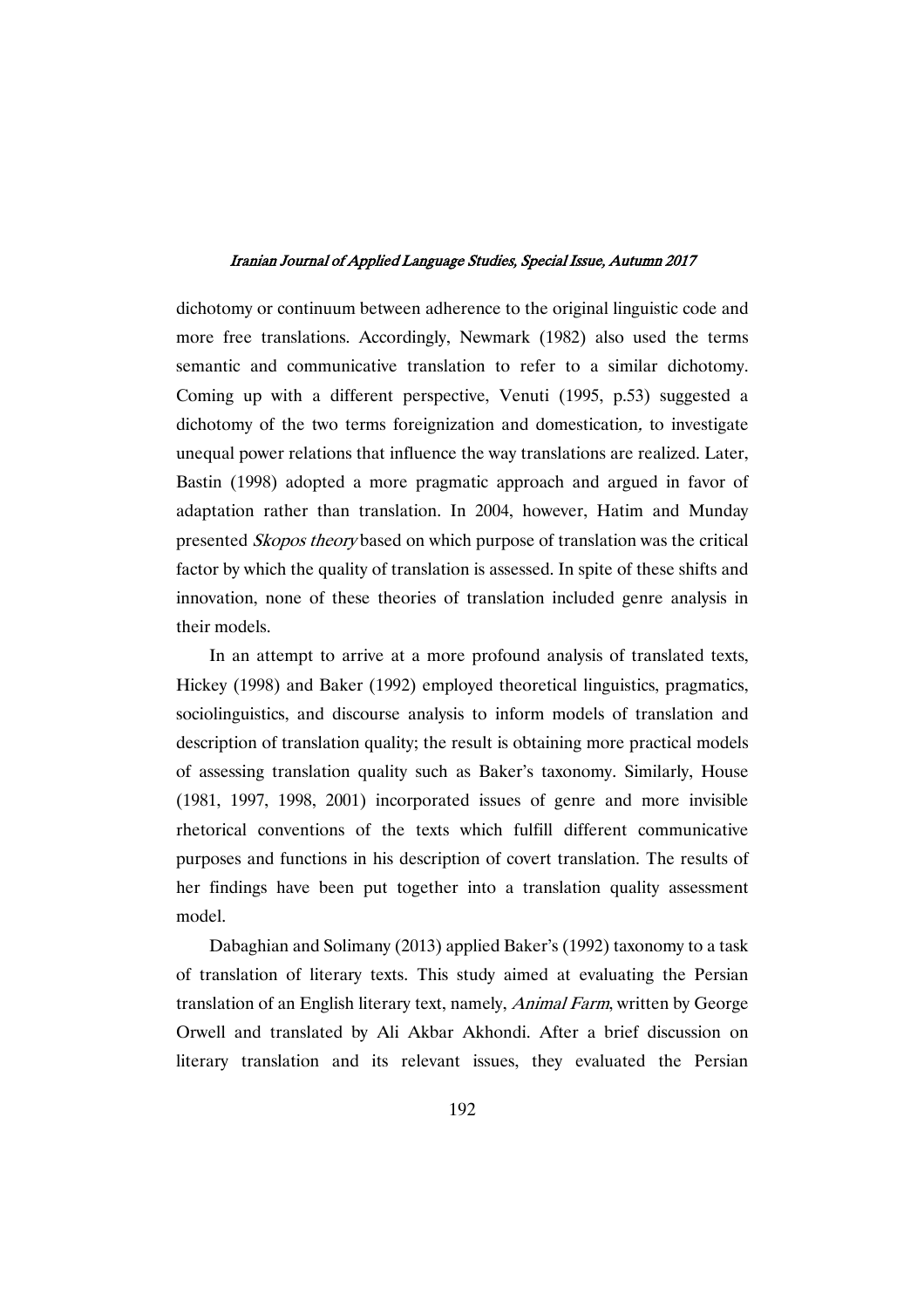translation of George Orvell's Animal farm on the basis of Baker's taxonomy of translation in which five levels of equivalence were recognized including word level, above the word level, the grammatical level, the textual level and the pragmatic level. Finally, a conclusion was drawn based on the assessment of the Persian translation of Animal Farm and frequencies and percentages were reported in terms of those five levels of equivalence.

Hafizi (2011) has also conducted a translation quality assessment research on two English translations of Sadegh Hedayat's "The Blind Owl" by Bashiri and Costello based on Julian House's (2001) model. In their study, five raters evaluated these translations based on House's model and their own experiences as translators. The results of their assessments showed that Bashiri's work was valuable, but Costello's translation was more appropriate because it keeps the track of the original work quite faithfully.

### 2.1. Theoretical Background of the Current Study

The current research has adopted Baker's (1992) taxonomy and House's (1997) model for translation analysis. How these models are adopted for evaluating the rhetoric of translation is accounted for in the following section:

Deveny (2013) argued that the primary aim of translation is to ensure effective communication between the parties involved and this transfer of information is successful when it is performed with appropriate linguistic, lexical, and stylistic tools without causing essential distortion to information content. Also, Enos (2001) stated that to achieve communication goals, rhetoric and translation take into account the same factors including extratextual factors such as author/reader, intention, medium, time, place and intra-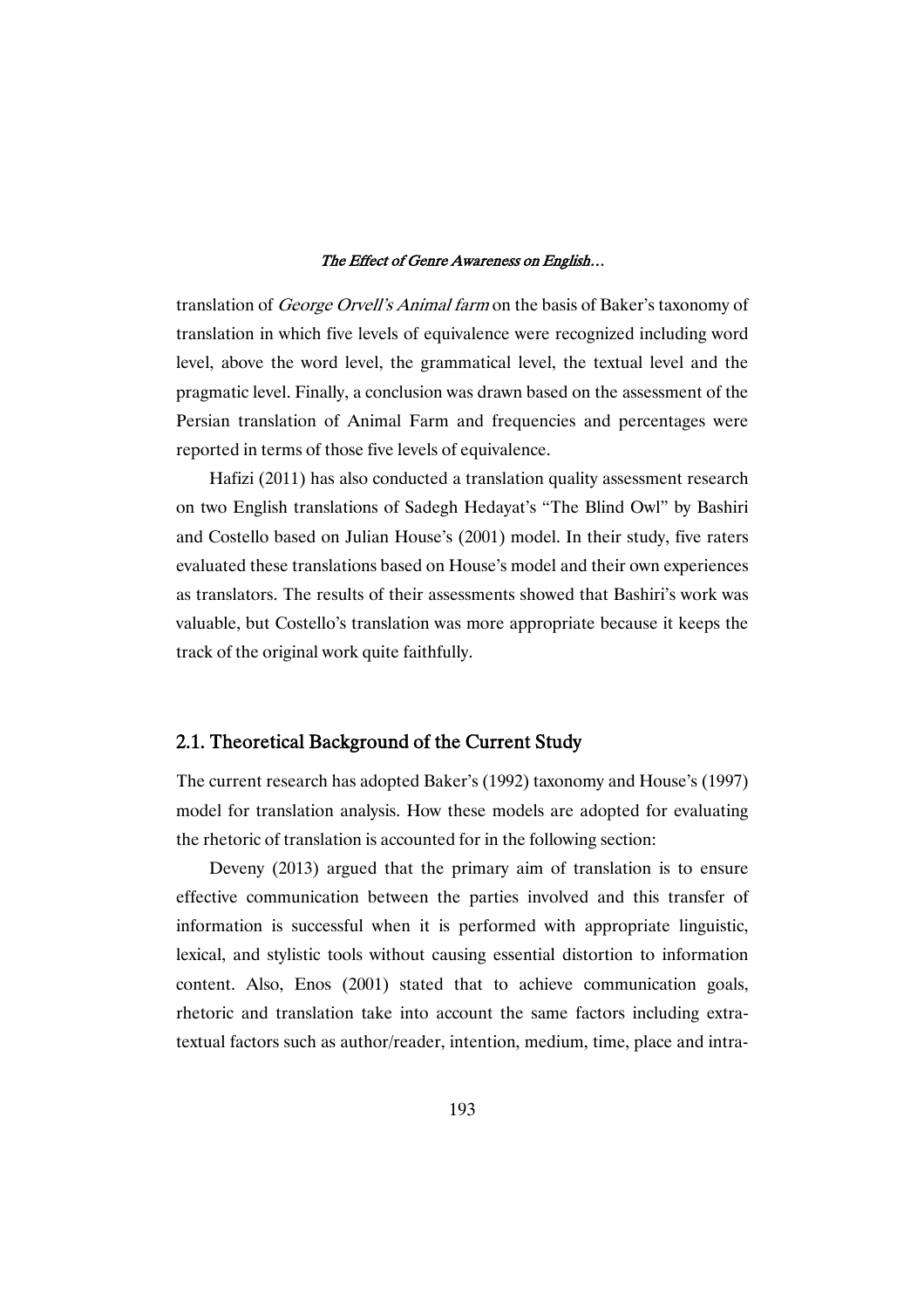textual factors such as subject, content, register, genre, style, multimodality, and etc.

In line with the same viewpoint, Herrick (2005) argued that characteristics of any rhetorical discourse must be approached by translators because they have to try to fulfill the requirements of their rhetorical situation to ensure the success of their translation. The adopted models for translation analysis of the present research embrace genre and rhetorical features of translated tasks, as well as other linguistic features of texts, as depicted in the following section.

### 2.1.1 House's Model

House developed her model of translation assessment in 1977 and revised it in 1997. She also feathered the nests of her model in her later writings (1998, 2001). The schematic representation of her model is as follows:



Figure 1. House's Model of Translation Assessment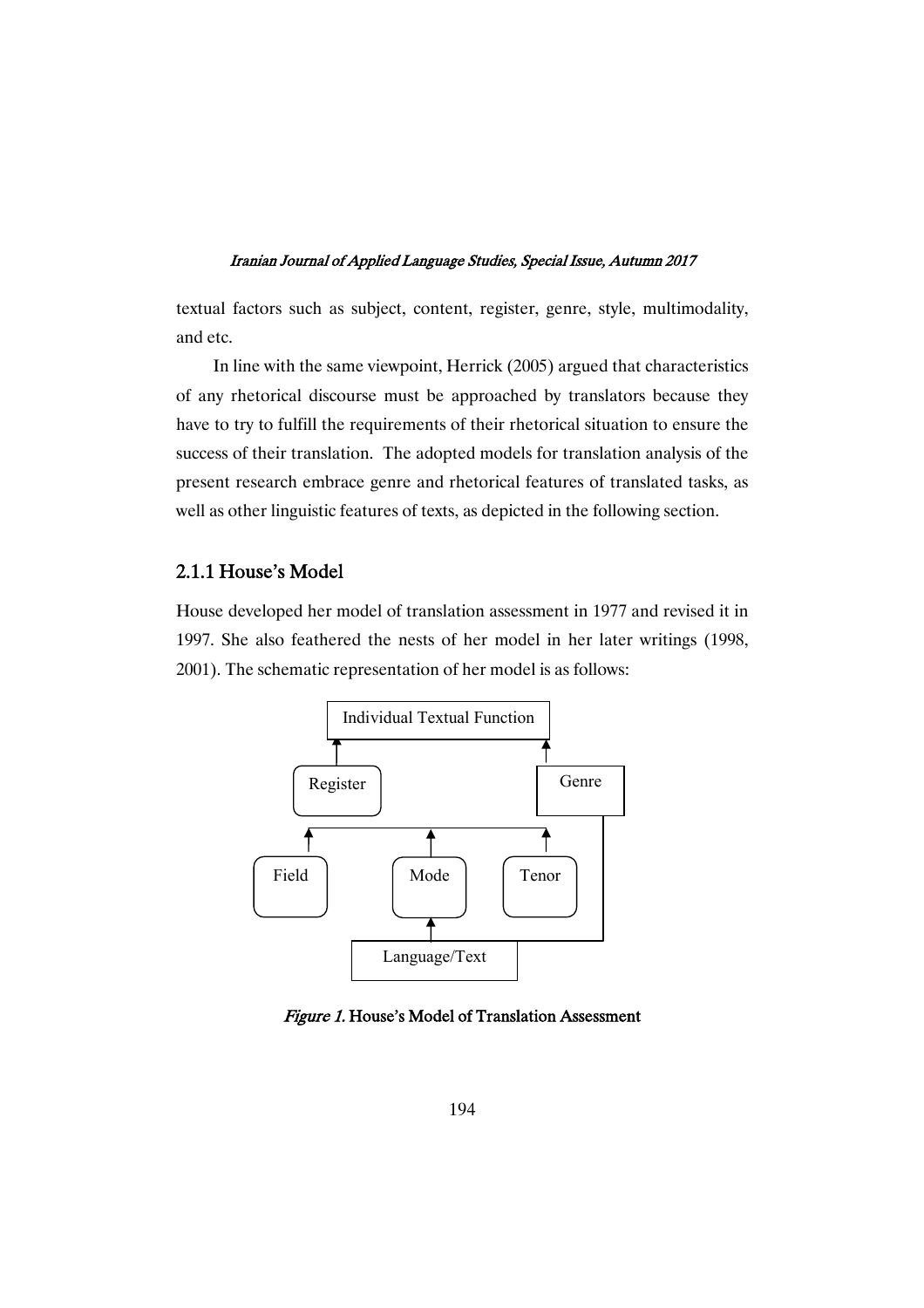According to this model, field refers to the nature of the social action that is taking place: field of activity, topic, content or subject matter while tenor refers to who is taking part, to the nature of the participants, the addresser and the addressees, and the relationship between them (participant relationship including author's provenance and stance, social role relationship and social attitude). Also, mode refers to both the channel and the degree to which potential or real participation is allowed for between the interlocutors. And more importantly, House (1997) defines genre as a socially established category characterized in terms of occurrence of use, source and a communicative purpose or any combination of these. House uses the notions 'ideational function' (using language to describe things in the external world and to present and evaluate arguments and explanations) and 'interpersonal function' (using the language as an expression of a speaker's attitudes and his influence on the attitudes and behavior of the hearer). In the current study we attempt to find whether these ideational functions and rhetorical functions are transferred in translation or not.

### 2.1.2.Baker'sTaxonomy

Baker (1992) has presented a taxonomy for assessing the quality of translation in which four levels of equivalence in translation are defined: a) Equivalence that can appear at word level and above word level, when translating from one language into another. She acknowledges that, in a bottom-up approach to translation, equivalence at word level is the first element to be taken into consideration by the translator, b) grammatical equivalence, when referring to the diversity of grammatical categories across languages. She notes that grammatical rules may vary across languages and this may pose some problems in terms of finding a direct correspondence in the target language, c) textual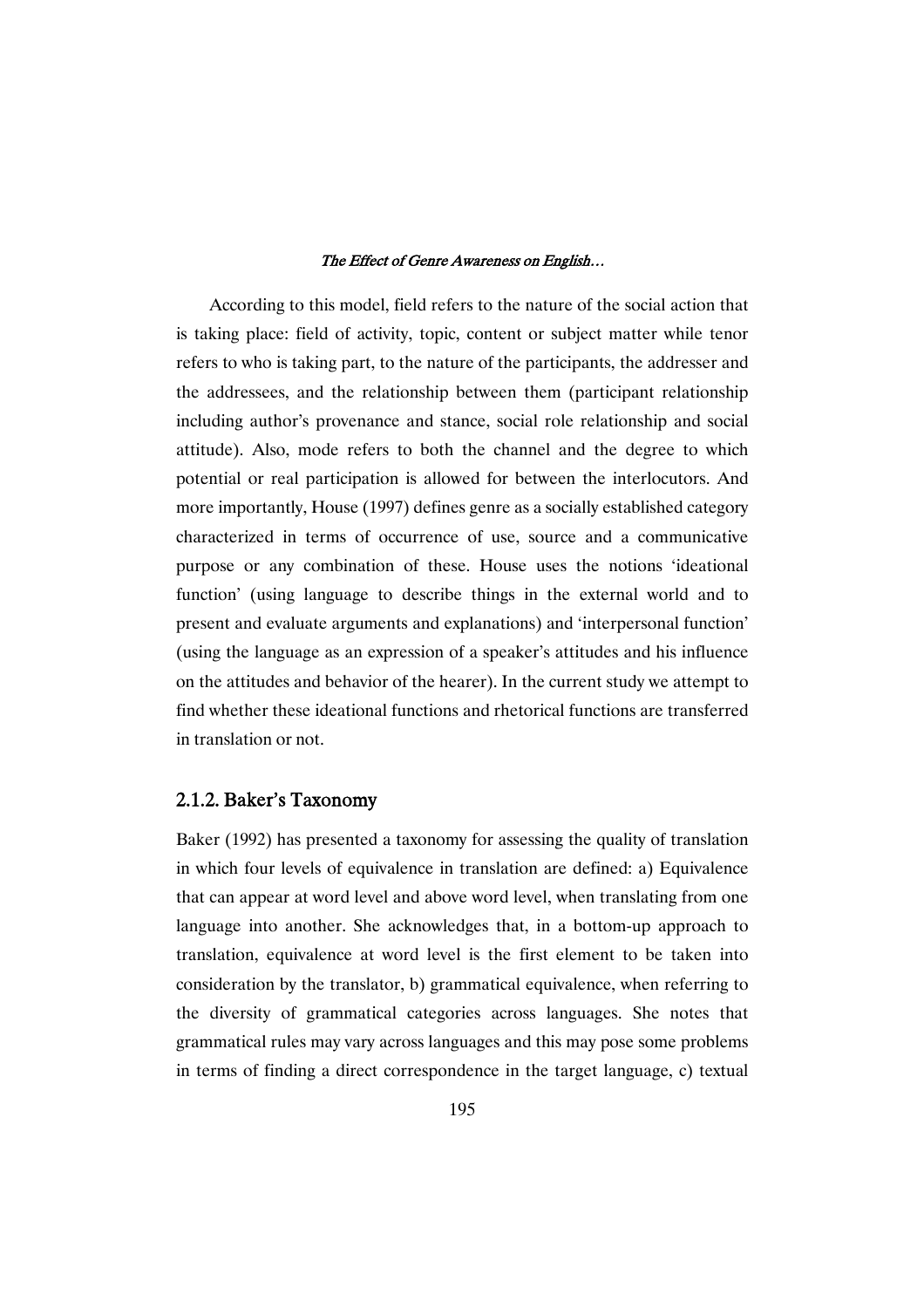equivalence, when referring to the equivalence between a source language discourse and a target language discourse in terms of information and cohesion. Texture is a very important feature in translation since it provides useful guidelines for the comprehension and analysis of the source text which can help the translator in his or her attempt to produce a cohesive and coherent text for the audience of target context and d) pragmatic equivalence, when referring to implicatures and strategies of avoidance during the translation process. Implicature is not about what is explicitly said but what is implied. Therefore, the translator needs to work out implied meanings in translation in order to get the source text message across. In the current research, mismatch at the word level was investigated through addition, omission and employment of lexical items with equal or unequal semantic value. Also, above world level, any mismatch in collocational meaning of groups of words was investigated. At grammatical level, however, mismatches in word order and other grammatical problems were considered. Besides, at textual level mismatches in cohesive devices including references, substitutions and ellipsis were investigated and finally, at pragmatic level mismatch in issues of coherence and the way speech act forces were conveyed was investigated by the researches.

# 3.Methodology

### 3.1.Participants

In this research, the participants were selected from Iranian senior students studying news translation in the Faculty of Media Studies in Tehran. This faculty is affiliated to Islamic Republic News Agency (IRNA). Therefore, fourteen students were selected through a convenient sampling process.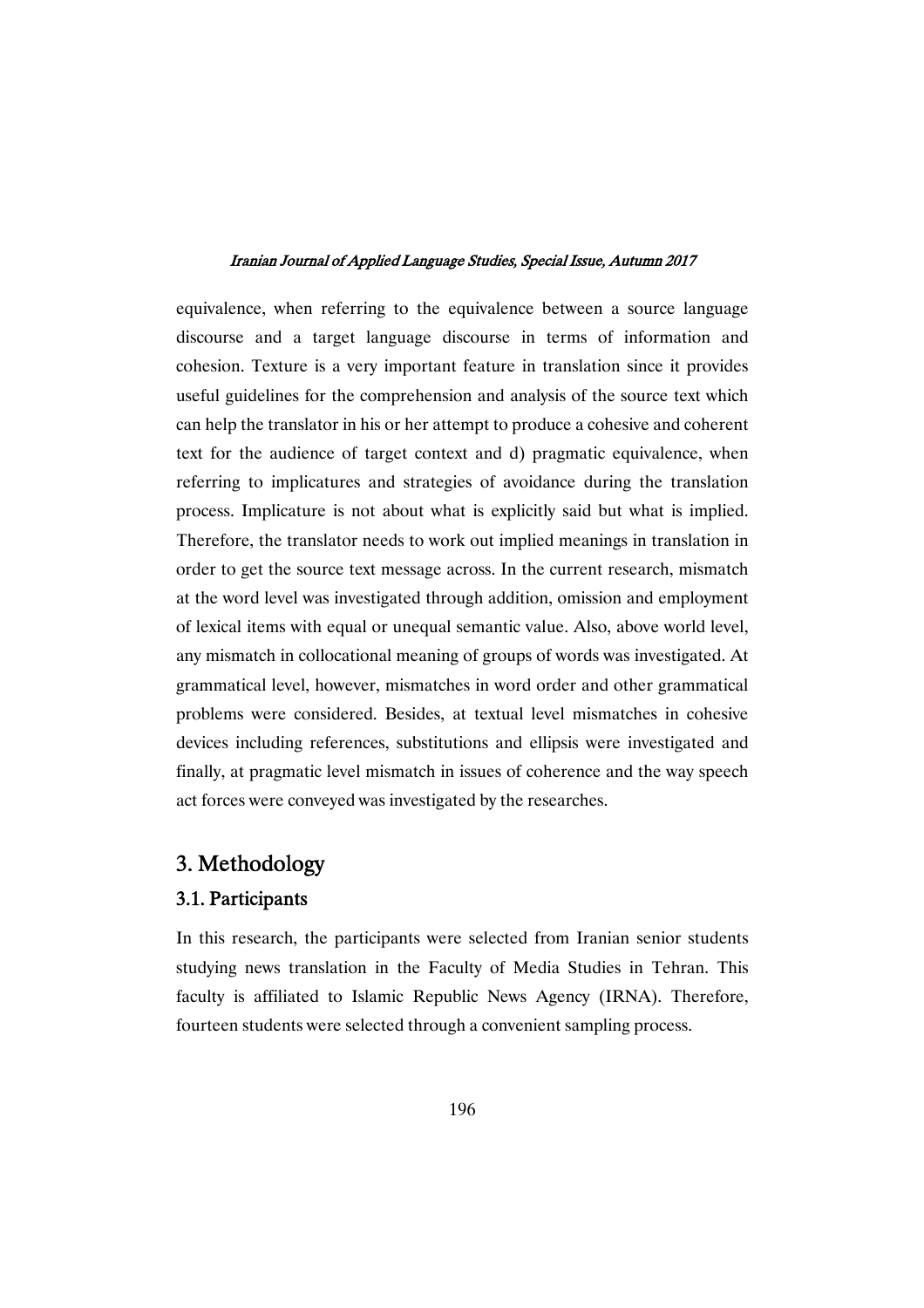### 3.2.Instrument

In this study, the researchers adopted two main instruments from the literature to assess the quality of translations done by the participant. The first instrument was Baker's (1992) taxonomy of translation assessment which presents a detailed list of conditions upon which the concept of equivalence can be defined in translations. This taxonomy explores the notion of equivalence at five different levels (word level, above word level, grammatical level, textual level and pragmatic level). Considering the fact that our study is a mixed design one, where both qualitative and quantitative aspects of translations are considered, this taxonomy was adopted from the literature to obtain quantitative scores from the performance of participants in translation tasks. However, the second instrument, House's (1997) translation quality assessment model was adopted for the qualitative assessment of the translations. In addition, two parallel texts of news reports were selected from different issues of New York Times and used as testing instruments in pre-test and post-test.

### 3.3.Procedure

Since the current study enjoyed a mixed method design, in different rounds of the study the researchers obtained both quantitative and qualitative data. In order to collect qualitative data, participants were given one translation task to all fourteen students, involving a news report selected from New York Times in the pretest. Applying Baker's (1992) taxonomy, the translations of these students were rated by a panel of experts and quantitative scores along with frequency and type of mistakes were reported. At the same time, these translations were assessed on the basis of House's (1997) model and qualitative data were reported. The model sees the written discourse as a whole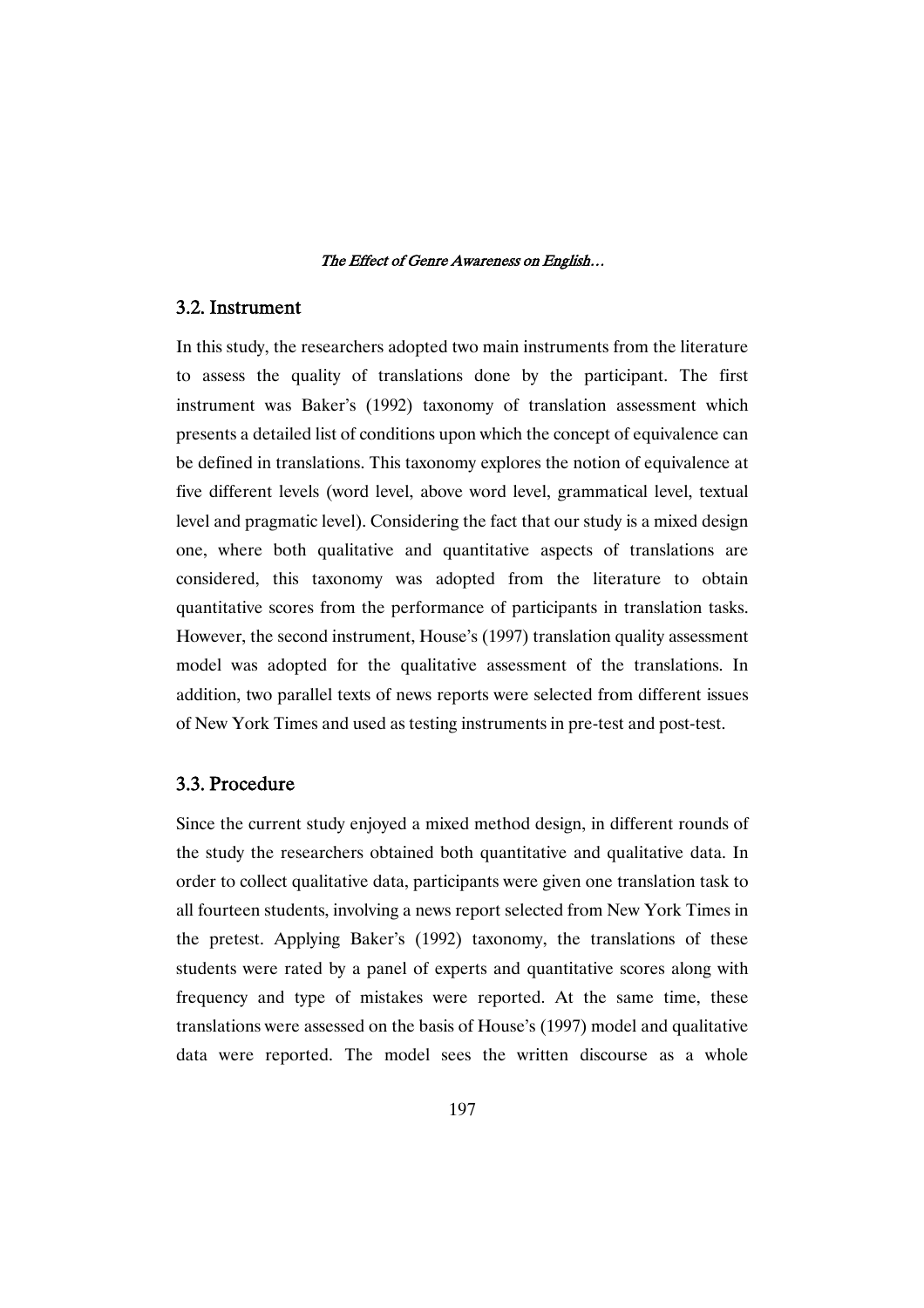phenomenon and operates at different levels of analysis. As it is shown in Figure 1, at the level of register, the model encompasses three dimensions of field, mode and tenor and at the level of genre it involves diagnosing different moves and steps which realize a certain communicative purpose or function. Based on this model, field, mode and tenor of the source texts were identified and then moves and steps realizing the discourse's genre were identified. Then the same procedure was used for target text and any mismatches between the results were reported in following tables.

Then, the participants received six hours of intervention aiming at raising awareness on genre of news reports. To this aim, linguistic issues related to rhetorical patterns which realize different communicative functions in media were taught and some samples of news reports in source language were selected from different online newspapers and analyzed in the class. Some approaches to genre analysis including that of Swales (1991) were touched during the intervention. After a one-week interval, students were given a parallel translation task selected from the same newspaper with a similar difficulty and readability score. In other words, to ensure similarity, we selected a text in the same field, mode and tenor with almost equal readability score. Applying both of the adopted instruments, quantitative and qualitative data were gathered on the post-test. Quantitative data obtained from the pre-test and post-test were entered into SPSS, version 21, to investigate the effect of genre awareness on translation quality. Also, the qualitative data were reported descriptively to contrastively compare the results before and after the treatment. In sum, the result of applying both House's model and Baker's taxonomy were mismatches and errors including lexical, syntactic, textual and rhetorical ones. Calculations and descriptions of mismatches are provided in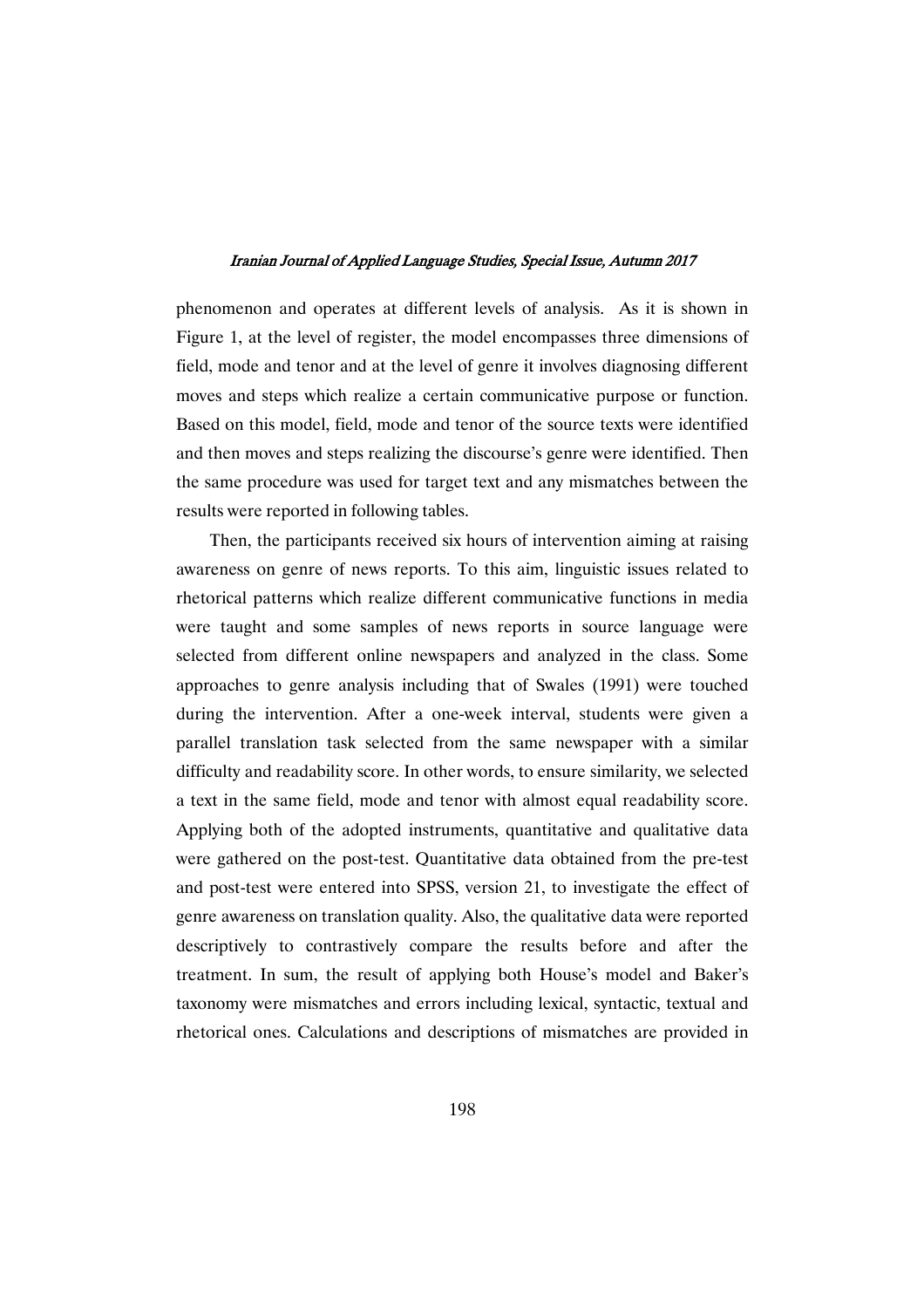respected tables. Also, description of any mismatch in rhetorical patterns is given in related tables.

# 4. Results and Discussion

The first question of the research investigated whether Iranian students of news translation are familiar with rhetorical conventions of their own genre. In order to answer this question, as it is also mentioned above, Baker's (1992) taxonomy and House's (1997) models were employed to obtain qualitative and quantitative data before receiving an explicit instruction or awareness rising discussions on genre knowledge. The results obtained are presented in following tables.

Table 1. Quantitative Results Obtained from Applying Baker's (1992) taxonomy (before intervention)

| <b>Mistakes</b> | Word  | Beyond word | Grammatical | Textual | Pragmatic |
|-----------------|-------|-------------|-------------|---------|-----------|
|                 | level | level       |             |         |           |
| Frequency       | 38    | 29          | 26          |         | 19        |
| Percentage      | 29    | 22          | 20          | 14      |           |

Also, the following scores were obtained in pre intervention session. Translation tasks were rated by help and supervision of a professor in Faculty of Media Studies, the place from which participants were selected.

Table 2. Students' Scores in the Translation Task before Intervention (out of 20)

| Students S1 S2 S3 S4 S5 S6 S7 S8 S9 S10 S11 S12 S13 S14 |  |  |  |  |  |  |  |
|---------------------------------------------------------|--|--|--|--|--|--|--|
| Scores 14 16 15 13 15 15 16 18 13 15 14 16 18 16        |  |  |  |  |  |  |  |

In addition, the researchers employed the House's (1997) model for qualitative assessment of participants' performance on the same translation task before the intervention. The following results were obtained.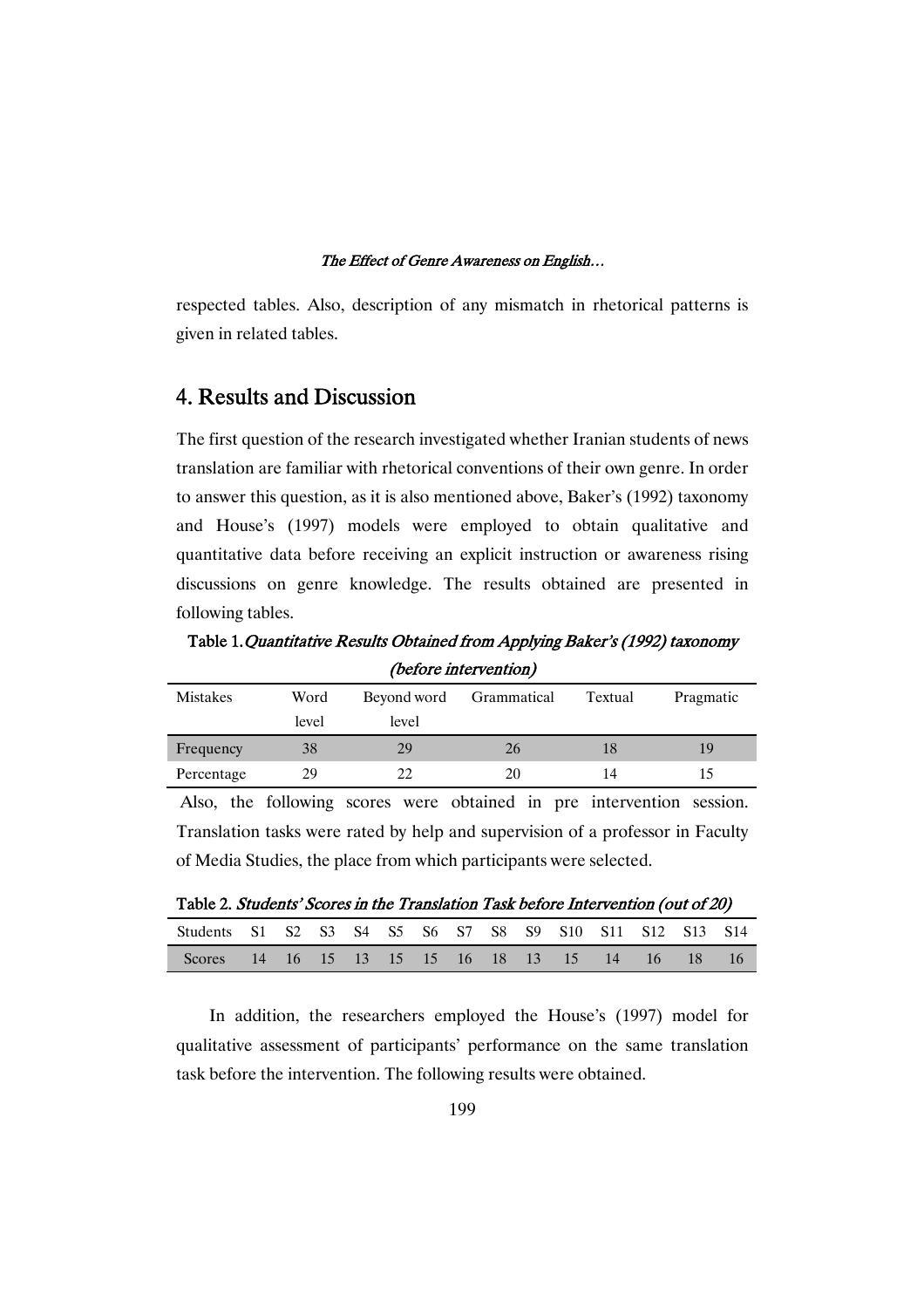Iranian Journal of Applied Language Studies, Special Issue, Autumn 2017

Table 3. Qualitative Results Obtained from Applying House's (1997) Model (before intervention)

|                       | Field                    | Tenor                                                                                                                                               |                                                          |                           | Mode                                      | Genre                                                                                                                           |                          |
|-----------------------|--------------------------|-----------------------------------------------------------------------------------------------------------------------------------------------------|----------------------------------------------------------|---------------------------|-------------------------------------------|---------------------------------------------------------------------------------------------------------------------------------|--------------------------|
| Source                | Target                   | Source                                                                                                                                              | Target                                                   | Source                    | Target                                    | Source                                                                                                                          | Target                   |
| Political News Report | News Report<br>Political | $^{+}$<br>$^{+}$<br>$^+$<br>Symmetrical social role<br>$^{+}$<br>Symmetrical social role<br>Editorial Comment<br>Editorial comment<br>Writer-reader | -Editorial Comment<br>Editorial comment<br>Writer-reader | Complex written discourse | Written discourse<br>+Directive<br>Simple | + Analysis (-Discussion)<br>Analysis (+Discussion)<br>$+$ Main thesis<br>-Main Thesis<br>+Main topic<br>+Directive<br>$+$ Title | +Main topic<br>$+$ Title |

As it can be seen in the tables 1, 2 and 3, there were some quantitative and qualitative mismatches between source text and target text translated by participants before the intervention. In the case of genre, for instance, source discourse involves the rhetorical moves of *Title* (the move which establishes a theme around which topic is centered), Main Topic (the central topic or issue discussed in the news reports), Main Thesis (one that summarizes the position of the newspaper on the main topic and realizes the function of the discourse), Analysis and Directive (restatement of the main thesis, or a summary of the elaboration on the main topic in the form of prediction or recommendation) while in the target translation the fundamental move of Main Thesis which carries the communicative purpose of the discourse is absent. Such a mismatch might bring about a different comprehension of the discourse. Yet, the second question of the research investigated whether raising awareness on genre of news affect performance of participants in translation tasks?

To this aim, the intervention was conducted and the following results were obtained in the post-intervention condition.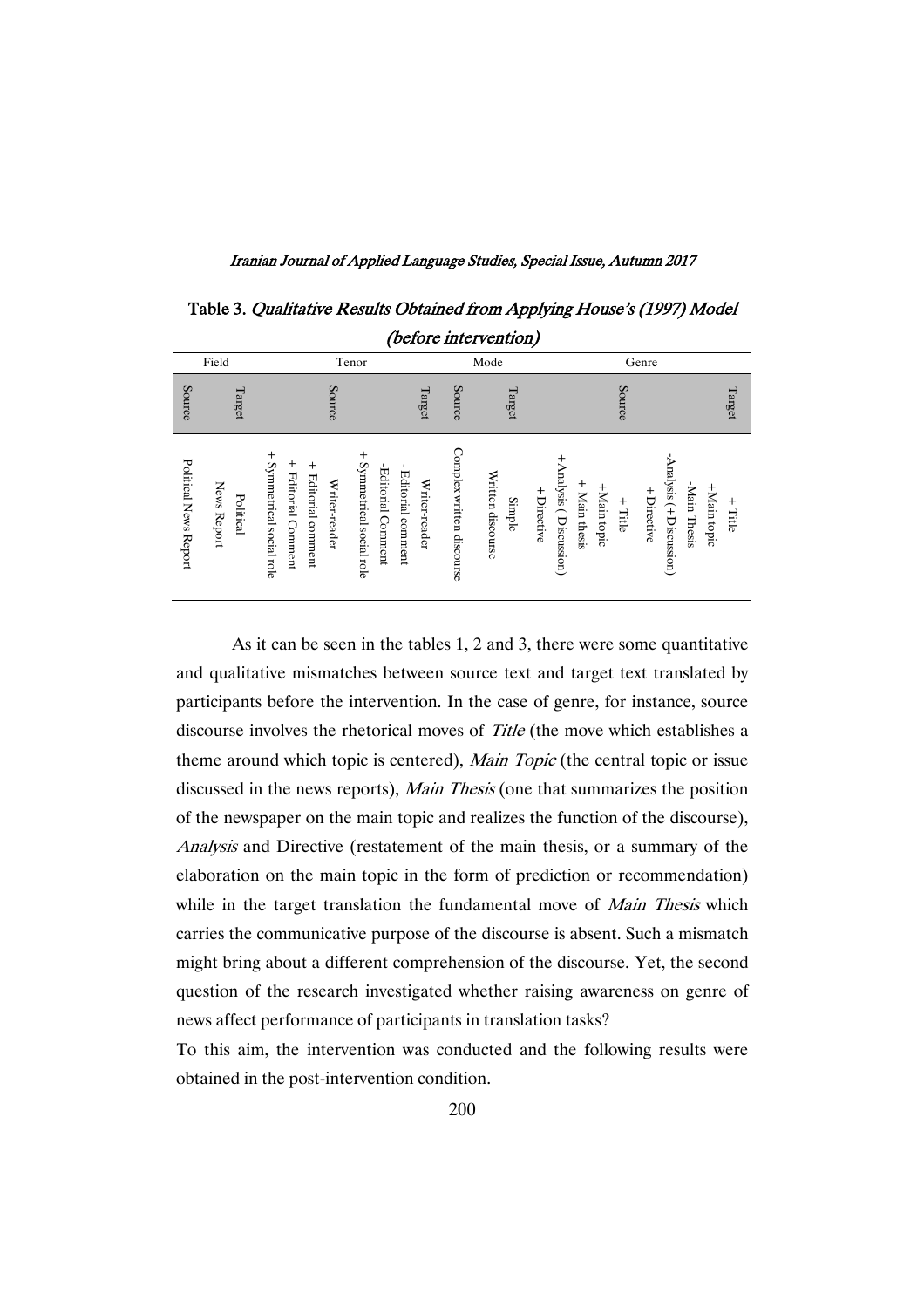Table 4. Quantitative Results obtained from Applying Baker's (1992) Taxonomy (After intervention)

| Mistakes   | Word<br>level | Beyond word<br>level | Grammatical | Textual | Pragmatic |
|------------|---------------|----------------------|-------------|---------|-----------|
| Frequency  | 27            | 19                   | 22          |         | 10        |
| Percentage | .51           | 22                   | 26          |         |           |

As it can be seen in the table above (Table 4), the percent of textual and pragmatic mistakes which are related to rhetorical patterns of the texts are decreased. Further analysis has showed that this decrease is significant (Table 6). The textual mistakes before intervention comprised fourteen percent and pragmatic ones fifteen percent of the whole mistakes, these figures, however, are decreased to nine percent and twelve percent respectively. Seemingly, we can roughly claim that the intervention has assisted the participants in all areas of Baker's (1992) taxonomy, more apparently in cases of textual and pragmatic mistakes. As illustrated in Table 5, the participants' scores have improved in the post-intervention condition.

Table 5. Students' Scores in Translation Task after Intervention (out of 20) Students S1 S2 S3 S4 S5 S6 S7 S8 S9 S10 S11 S12 S13 S14 Scores 16 17 14 16 17 15 15 17 16 18 17 17 18 19

In order to compare the means of the participants' performances in Pre-test and Post-test conditions, the relevant data (Tables 3 and 5) were entered into SPSS (version 21) to see if the change has been significant. The following results were obtained.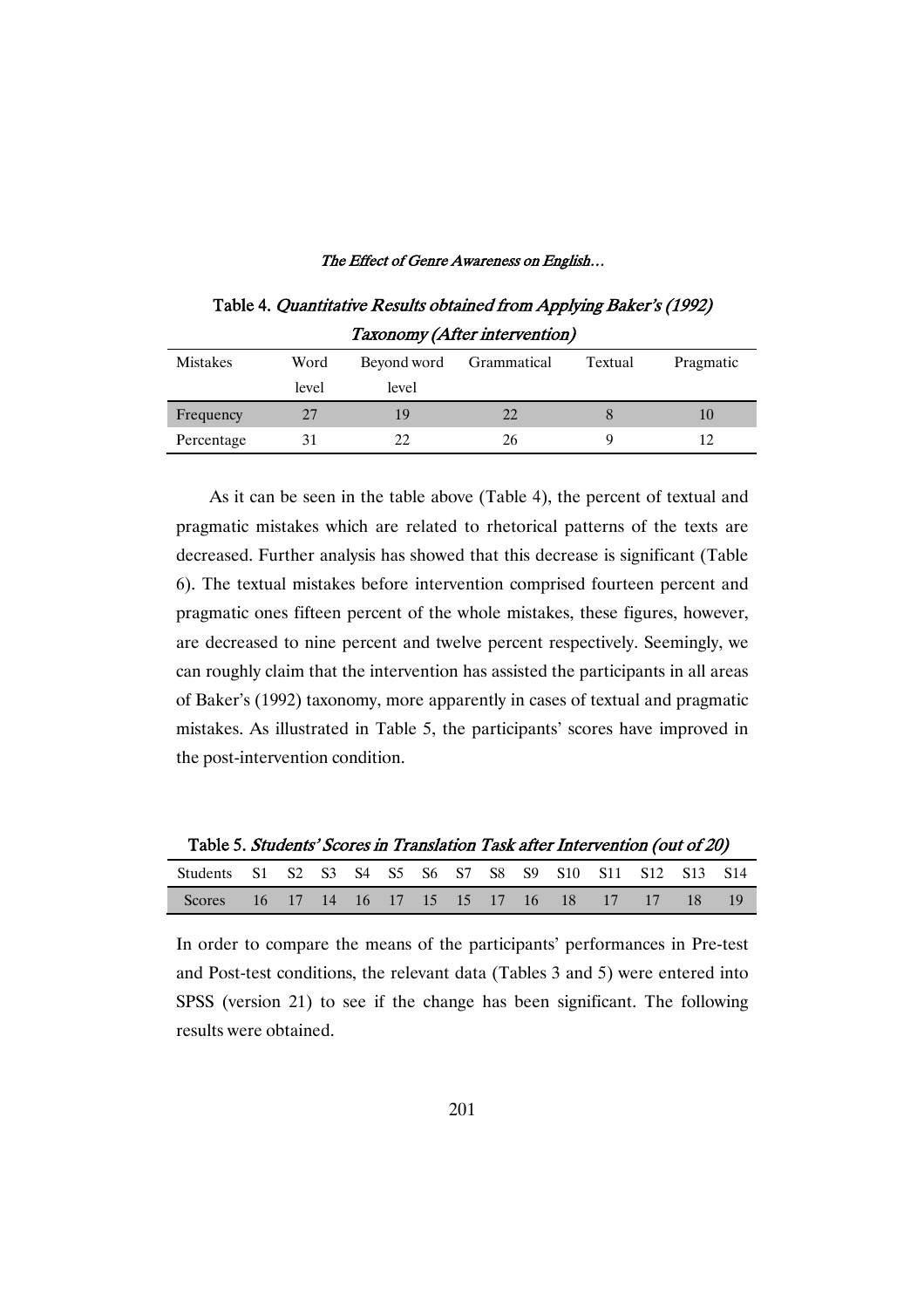|  |  |  |  |  |  | Iranian Journal of Applied Language Studies, Special Issue, Autumn 2017 |  |
|--|--|--|--|--|--|-------------------------------------------------------------------------|--|
|  |  |  |  |  |  |                                                                         |  |

| Table 6. Paired-sample t-test |          |       |            |          |           |             |  |                       |  |  |  |
|-------------------------------|----------|-------|------------|----------|-----------|-------------|--|-----------------------|--|--|--|
|                               |          |       |            |          |           |             |  |                       |  |  |  |
|                               |          |       |            |          |           |             |  |                       |  |  |  |
|                               |          |       |            |          |           |             |  |                       |  |  |  |
|                               |          |       |            |          |           |             |  |                       |  |  |  |
|                               | Mean     | S.D   | <b>SED</b> | Lower    | Upper $t$ |             |  | df Sig. $(2$ -tailed) |  |  |  |
| Pair1                         | $-1.154$ | 1.625 | .451       | $-2.136$ | $-172$    | $-2.560$ 12 |  | .025                  |  |  |  |

In sum, a paired *t*-test was run to compare the means of students' scores in the pre-test and post-test conditions. As it is illustrated in Table 6, there has been a significant difference between the scores obtained from the pre-test and post-test; t (12)=-2.560,  $p = 0.025$  (P. Value <.05). These results suggest that raising awareness on genre knowledge does have an effect on the development of students' accuracy in translation. For further investigation, the House's model was also applied to the post-test translations of the participants. The results of the analysis showed that raising awareness on genre knowledge has influenced the way students organize ideas in their translations. The results are shown in the following table.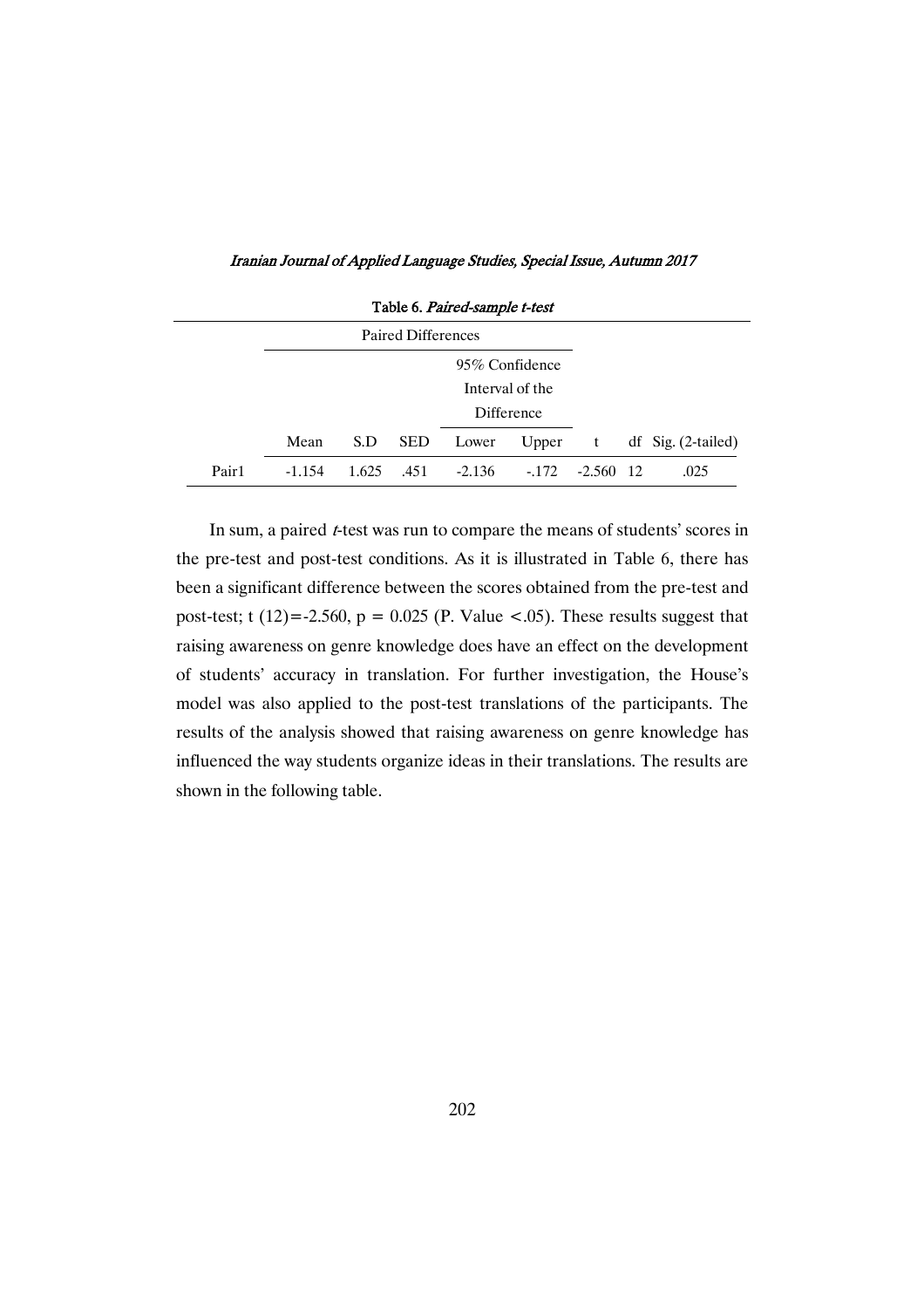Table 7. Qualitative Results Obtained from Applying House's (1997) Model (After intervention)

| Field                                             | Tenor                                                                                                                                     |               | Mode                                                  | Genre                                                                                                                                                             |           |
|---------------------------------------------------|-------------------------------------------------------------------------------------------------------------------------------------------|---------------|-------------------------------------------------------|-------------------------------------------------------------------------------------------------------------------------------------------------------------------|-----------|
| Source<br>Target                                  | Source                                                                                                                                    | Target        | Source<br>Target                                      | Source                                                                                                                                                            | Target    |
| Political News Report<br>News Report<br>Political | Writer-reader<br>$+$ Symmetrical social role<br>$\boldsymbol{+}$<br>$+$ Symmetrical social role<br>Editorial comment<br>Editorial comment | Writer-reader | Simple Written discourse<br>Complex written discourse | -Analysis (+Discussion)<br>+ Main thesis<br>+Main Thesis<br>+Directive<br>+ Analysis<br>+Main topic<br>$+$ Directive<br>+Main topic<br>$+$ Title<br>(-Discussion) | $+$ Title |

As it can be seen in Table 7, in case of *Tenor*, participants still failed to distinguish the editorial comments of the native English writers as a particular rhetorical move that realizes a specific purpose and therefore, they translated it as a part of the soft news given to them for translation. The same is true about the 'mode' section; in spite of raising awareness on genre knowledge, the participants still failed to recognize the complex relationship involved between the writer and the reader in the organization of the text. According to Jabbari and Farokhipour (2014) this is due to the fact that Iranian translators dominantly think of the informative functions of the news reports; i.e. they are more concerned with writing to give information and nothing else, while most of the current news writers employ argumentative functions of news writing to indirectly put forward particular social or political stances, their institutional practice, and their foreign policy, for instance.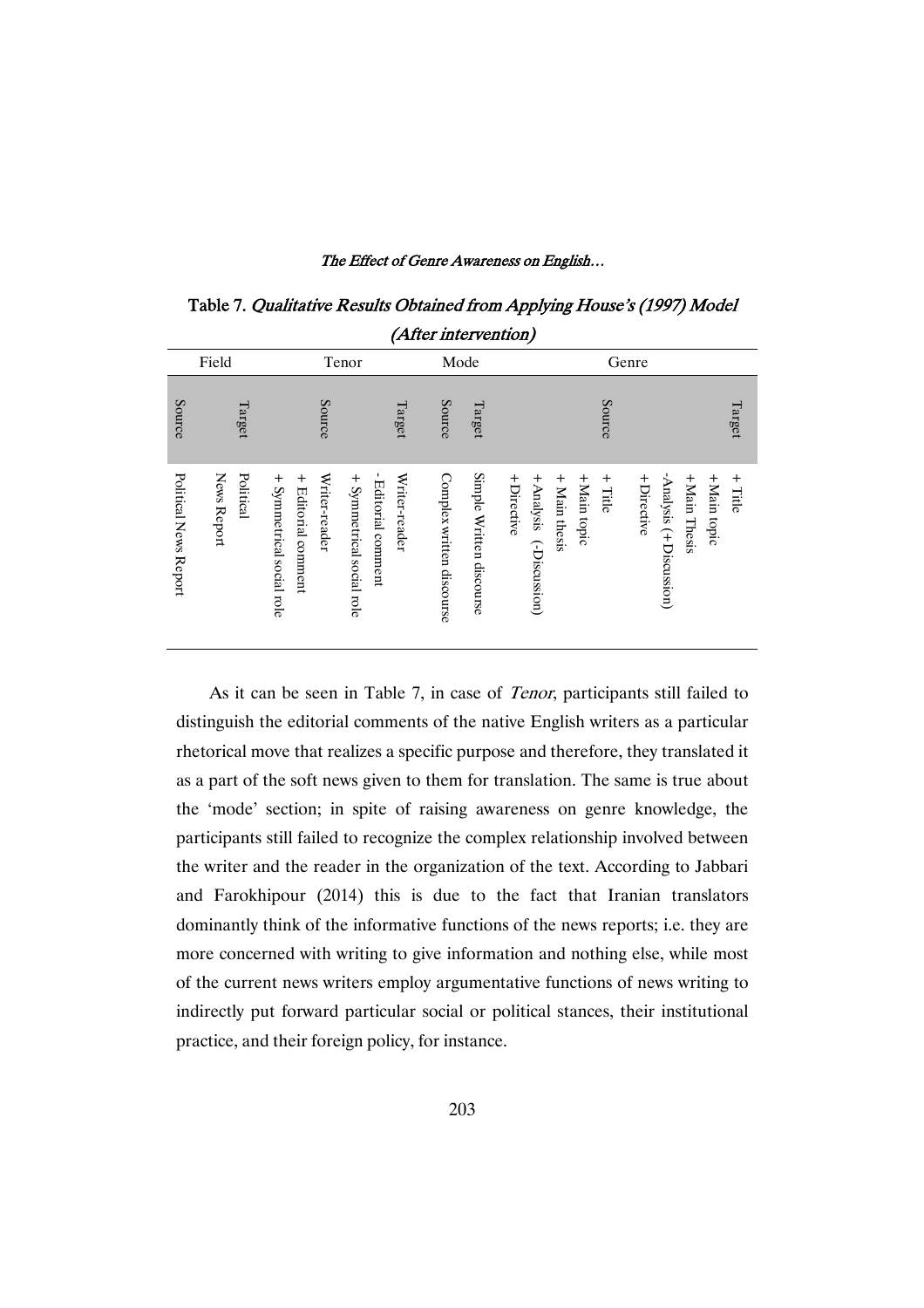In the genre section, however, it seems that the intervention has positively influenced the participants as they have been able to single out the 'main thesis' which is a critical move in genre structure of the news reports. According to Pak (1998), using this move, the writers realize the argumentative function of news reports and failing to address such a move in translation damages the communicative purpose of the news reports and casts doubts on the accuracy of the translation. Yet, the participants could not identify the analysis move of the source texts and failed to translate it.

According to House (1981) the category of genre is beneficial for analysis and evaluation process because it characterizes deeper textual structures, patterns and conceptualization while register level features such as field, tenor, and mode are only useful for accessing the relationship between text and context's individual features on the linguistic surface.

Similarly, Devitt (2004) believes that genre awareness, which is a metacognitive understanding of a genre, helps language learners to make a connection between the type of writing assigned and the writing genre with which they are faced. Accordingly, genre awareness is a threshold concept, meaning it helps the way through which students understand a discipline and leave their customary ways of seeing thins behind (Meyer, et al. 2010). The findings of the present research showed that Iranian news translators, failed to cross this threshold, have customarily seen themselves closely akin to classic methods of news development such as inverted pyramid method, a phenomenon which brings about partial understanding and liminality in translation. According to Perkins (2006), liminality is a suspended state of partial understanding that gives rise to lack of authenticity and sense of lose in translated text. Devitt (2004) states that genre awareness tackles almost all of these problems but at the same time emphasizes that genre awareness is not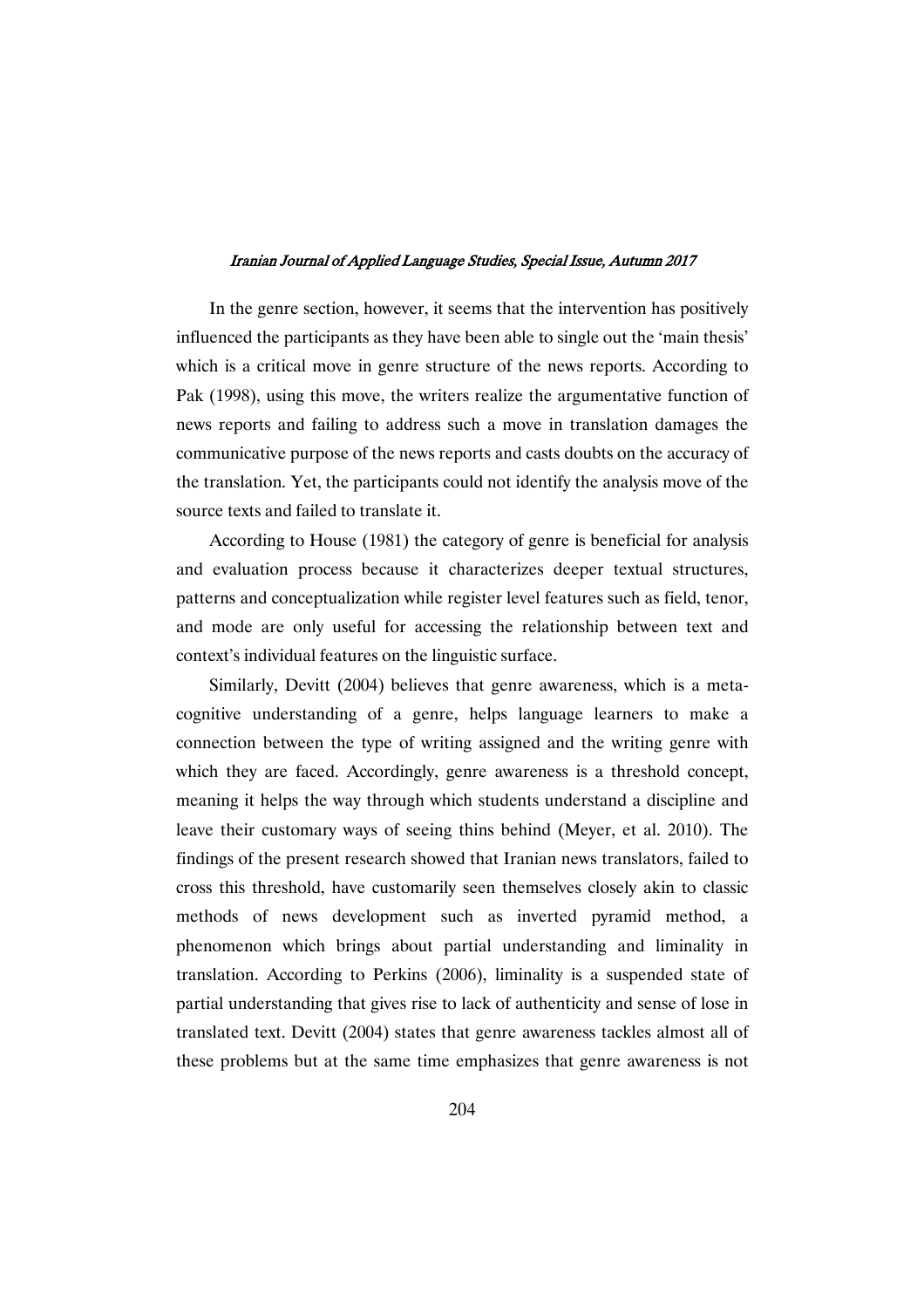only learning how to write in a special genre but also involves gaining insight into how a given genre fulfills a rhetorical purpose and how various components of a texts (the writer, the reader and the text itself) is informed by a purpose. Findings of this research are in line with these theoretical underpinnings. Although according to Bakers' taxonomy some formal features of news reports were violated in Persian translations, they do not affect the message conveyed to a great extent, However, according to House's model applied to the translations, lack of genre awareness brings about "troublesomeness" into the translations, a factors that impairs quality of translation. Beside, research findings showed that Iranian news translators failed to recognize the argumentative function of target texts and translated it into an informative function. This is where Miller (1984) and Russell (1995) believe that genre is not comprehended, function is not conveyed and translation quality is dramatically impaired.

Furthermore, findings of this research are in line with functional and communication theories of translation that came on the scene since 1970s. According to skopos theorists, translation is shaped by its proposed function in the target culture (Wittman, 2013), meaning that translation is required to conform to the context in which the target reader is situated. However, in order for this to happen, Vermeer (2000) believe that texts have different functions and typologies including informative, expressive and operative and considering these typologies and communicative functions, facilitates translator's choice of relevant text conventions. Heedless to these key elements of texts before the instruction, participants of the present study failed to select the appropriate rhetorical conventions in the directions of their translation from source to target and mistranslated the function therefore.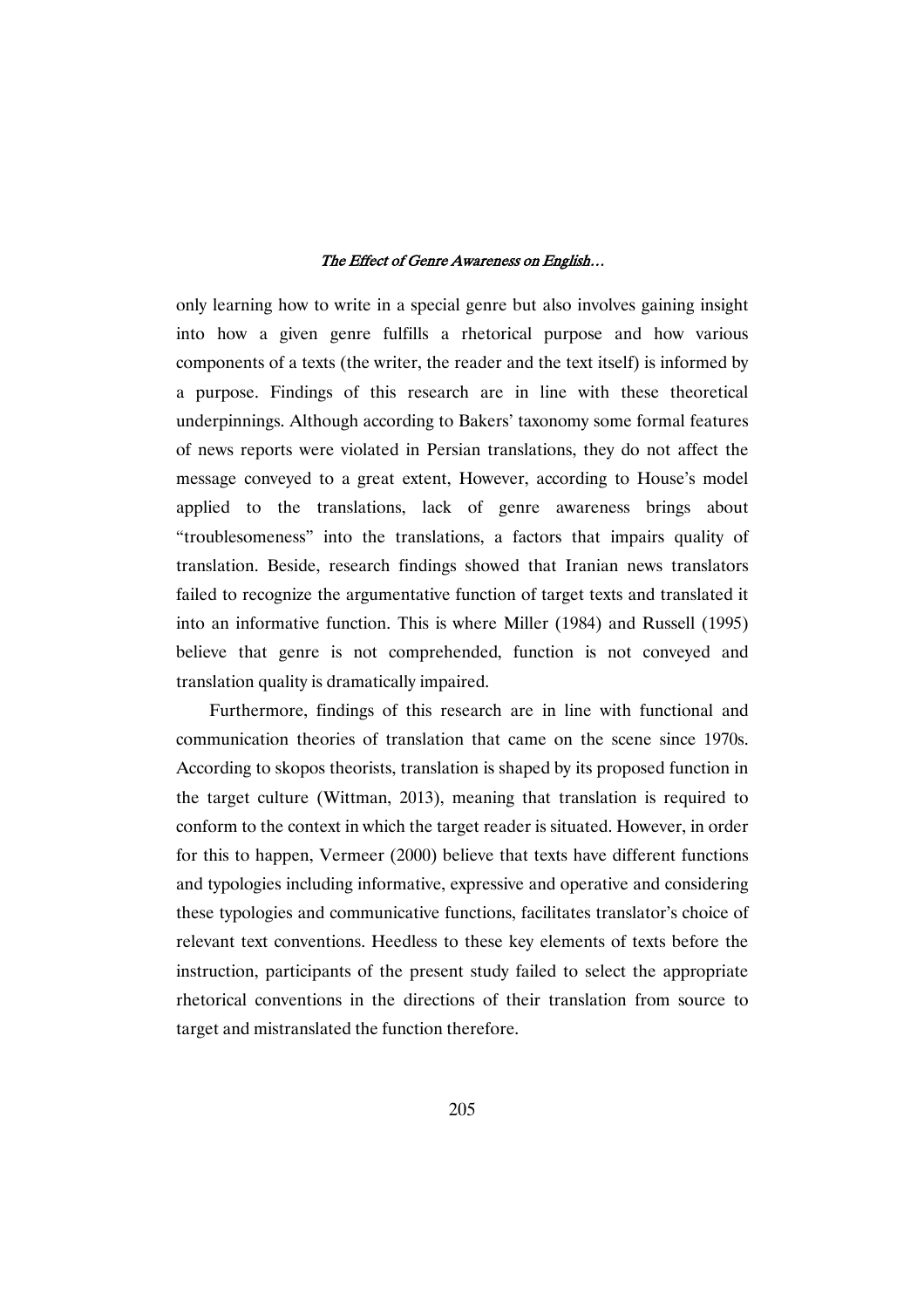In sum, blurred boundary between information structures and genre of specific discourses has made translation a formidable task. Therefore, raising awareness on genre is an inspiring and illuminative effort in favor of translation quality.

# 5.Conclusion

The current research was an attempt to find answer to following questions:

1. Are Iranian students of news translation familiar with rhetorical conventions of their own genre?

2. Does raising awareness on genre of news affect performance of these students in translation tasks?

In order to answer these questions two theoretical frameworks were adopted and applied to translation tasks of the participants of the study. The results of the analyses showed that raising awareness on genre features of discourse help news translator to ameliorate quality of their translation not only in genre related features but also in other aspects of text that was related to diagnosis of rhetoric conventions of the text. In other words, understanding and recognizing genre features of discourse helped news translator to increase their quality of translation from word level, to grammatical and pragmatic level and covert aspects of discourse such rhetorical conventions. In spite of that, the intervention could not help participants to single-out some moves and steps of news report genre because they tended to think within the limits of some conventional practices of news writing methods such as inverted pyramid. These findings have practical implications for translation students and teachers who are involved in learning teaching translation for specific purpose, above all for new translation as an academic curriculum.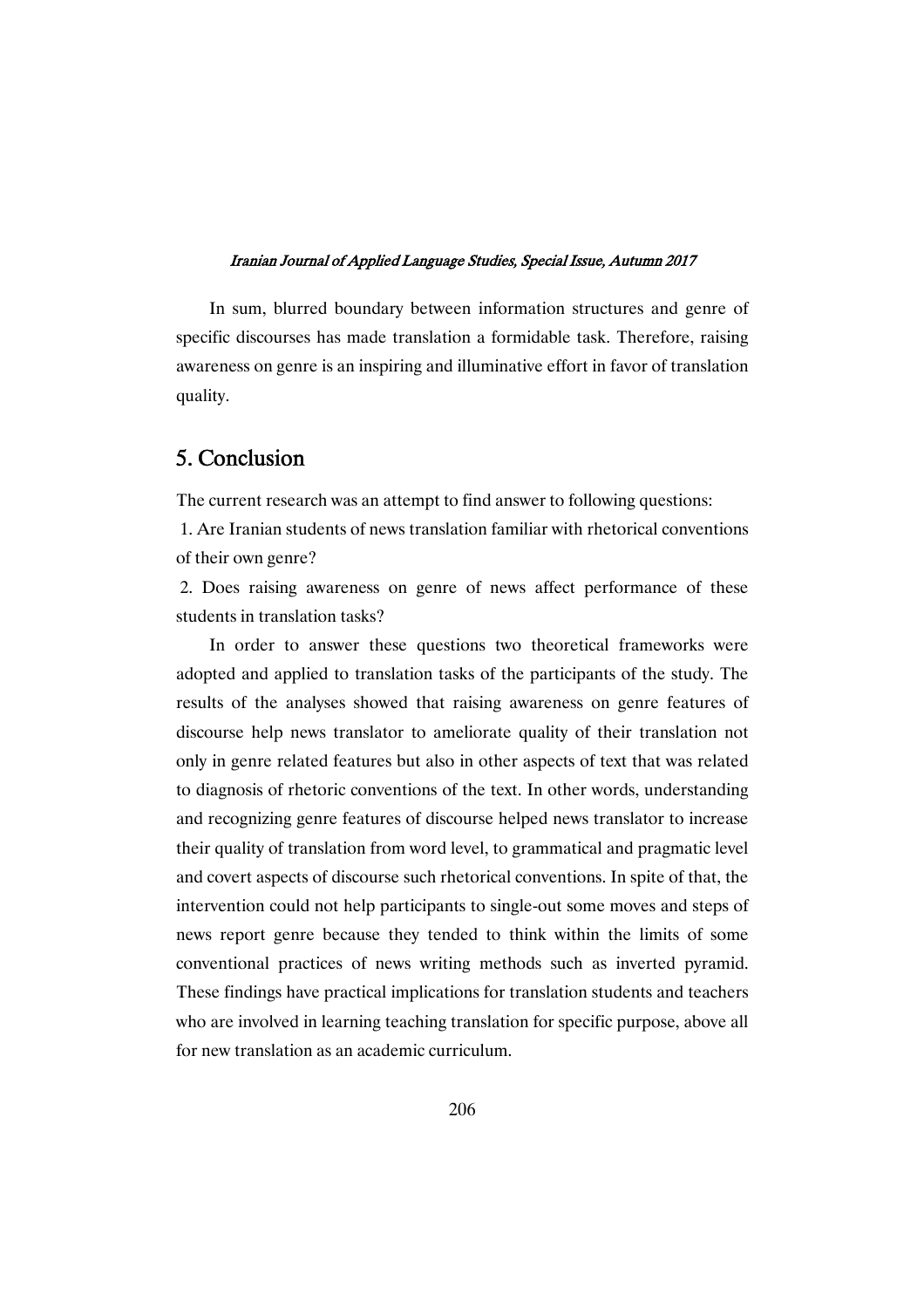### References

Baker, M. (1992). In Other Words: <sup>A</sup> Coursebook on Translation. London: Routledge

- Bakhtin, M. (1986). The problem of speech genres: In Speech Genres and Other Late Essays. Austin, Texas, University of Texas Press.
- Bell, R. (1991). *Translation and translating, Theory and practice*. London and New York, Longman.
- Dabbaghian, A., & Solimany, S. (2013). The Application of Baker's Taxonomy on Translation of Literary Texts, A Case Study of George Orwell's Animal Farm. International Journal of Science and Research, 2(12), 280-285.
- Dévény, Á. (2013). Foreign language mediation tasks in a criterion-referenced proficiency examination. In E. D. Galaczi & C. J. Weir (Eds.), Exploring language frameworks (pp. 306–332). Proceedings of the ALTE Krakow Conference. Cambridge: Cambridge University Press
- Devitt, A. (2004). Writing Genres. Carbondale: Southern Illinois UP
- Duff, A (1989). Translation. Oxford, Oxford University Press.
- Enos, R. L. (2012). <sup>A</sup> Short History of Writing Instruction: From Ancient Greece to Contemporary America (3<sup>rd</sup> ed.). NY, Routledge.
- Hafizi, M (2011). Translation quality assessment of two translated versions of Sadegh Hedayat: "The blind owl by Iraj Bashiri and D.P.Costello" based on Julian House model (Published M.A thesis). Islamic Azad University, Tehran.
- Halliday, M., & Martin, J. R. (1993). Writing Science: Literacy and Discursive Power. Pittsburgh, University of Pittsburgh Press.
- Hatim, B., & Mason, I. (1997). The translator as communicator. London and New York, Routledge.
- Hatim, B., & Munday, J. (2004). Translation: An advanced resource book. London, Routledge.
- Herrick, J. A. (2005). The history and theory of rhetoric. An introduction ( $3^{rd}$  ed.). Boston, Pearson Education.
- Hickey, L. (1998). The pragmatics of translation. Clevedon, Multilingual Matters.
- House, J. (1981). A model for translation quality assessment ( $2^{nd}$  ed.). Tubingen, Narr.
- House, J. (1997). Translation and quality assessment: A model revisited. Tubingen: Narr.
- House, J. (1998). Politeness in translation. In L. Hickey (Ed.), The pragmatics of translation